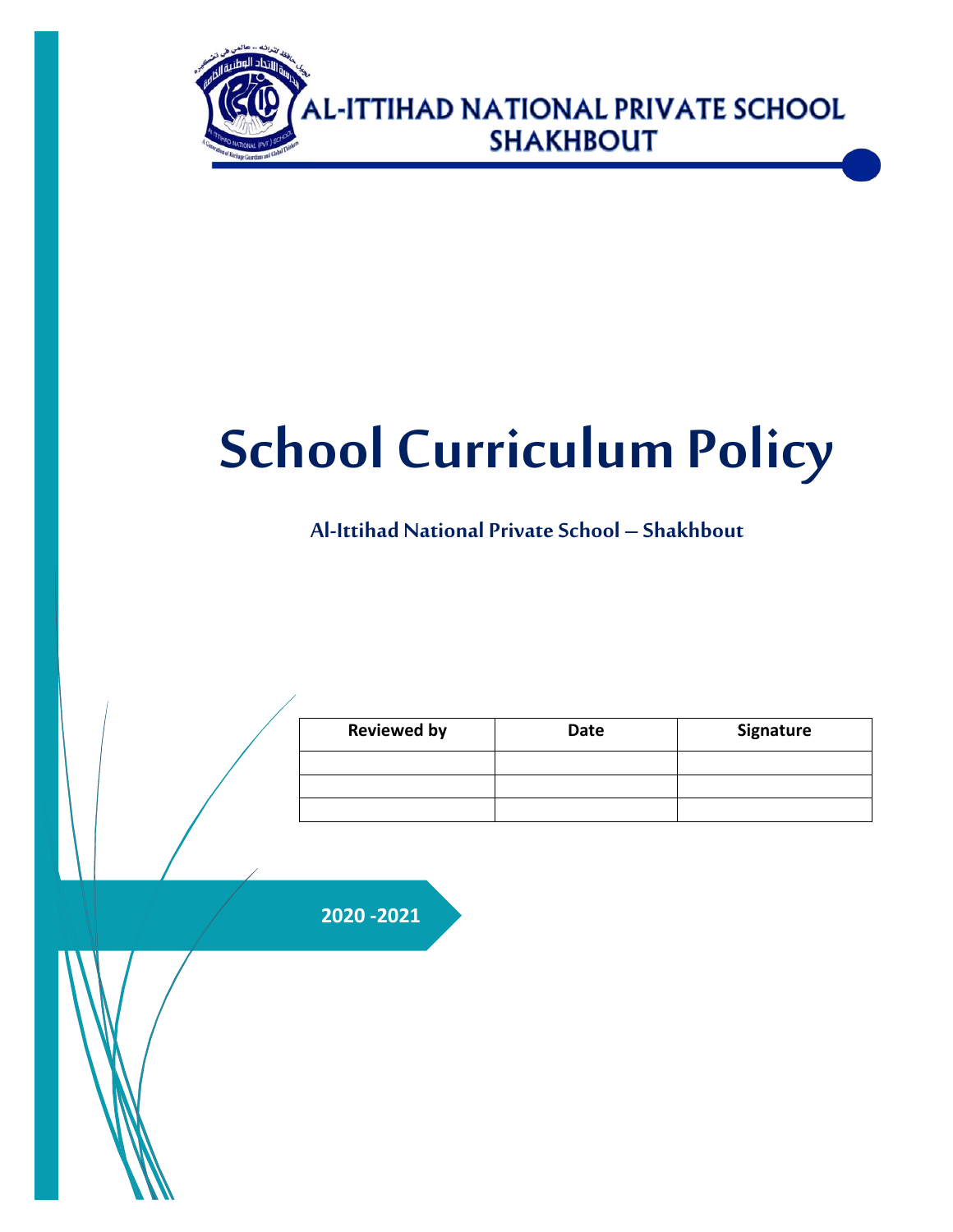**INPSS Mission** We at INPS Shakhbout are committed to the intellectual and personal development of our students by providing programs that inspire and empower them to be active national and global citizens.

**INPSS Vision** To create a generation of heritage guardians and global thinkers.

# **INPSS Core Values**

- $\checkmark$  Honesty
- $\checkmark$  Tolerance
- $\checkmark$  Loyalty
- $\checkmark$  Belonging
- $\checkmark$  Respect
- $\checkmark$  Resilience
- $\checkmark$  Empathy

INPS- Shakhbout adopts a wide variety of educational program in all grade levels. For instance, the Harcourt American program is adopted in teaching English, Mathematics, and Sciences in K-12.

Moreover, we adopt the Mc GrawHill and Glencoe prog rams in teaching Humanities (Business, Economics, Accounting, and History) in high school. In parallel, we implement the ESS (English Social Studies)" OR a Better World" series for Grades 1 through 6.

Furthermore, an ICT program called Kidpix is introduced in the KG level, and the project-based program Techno Kids is given to students in Grades 1 through 7.

ICDL is taught to students in Grade 9, An online 21things4students" project-based program is taught to students in grade 10, Robotics to students in Grade 11, and Adobe After Effects to students in Grade 12.

The curriculum of the Ministry of Education curriculum is put into practice in teaching Arabic Language, Islamic Studies, Moral Education and Arabic Social Studies. This curriculum is integrated academically, socially, and personally by carrying out several activities and organizing competitions that help shape students' character.

English is the language of instruction in all subject matters except for Arabic, Islamic Studies, Moral Education and Arabic Social Studies. All our students are involved and encouraged to participate in advisory and co-curricular programs consisting of an affluent array of activities that form the backbone of our curriculum.

To crown all our achievements and efforts in this area, we are proud to say that throughout the years our students have earned many rewards and prizes from participating in various academic competitions. It is, thus, worth noting that our school provides ample opportunities to prepare our students to sit for the standardized tests; such as: IOWA, TIMMS, PIRL, TOEFL, MAP, ICDL and SAT.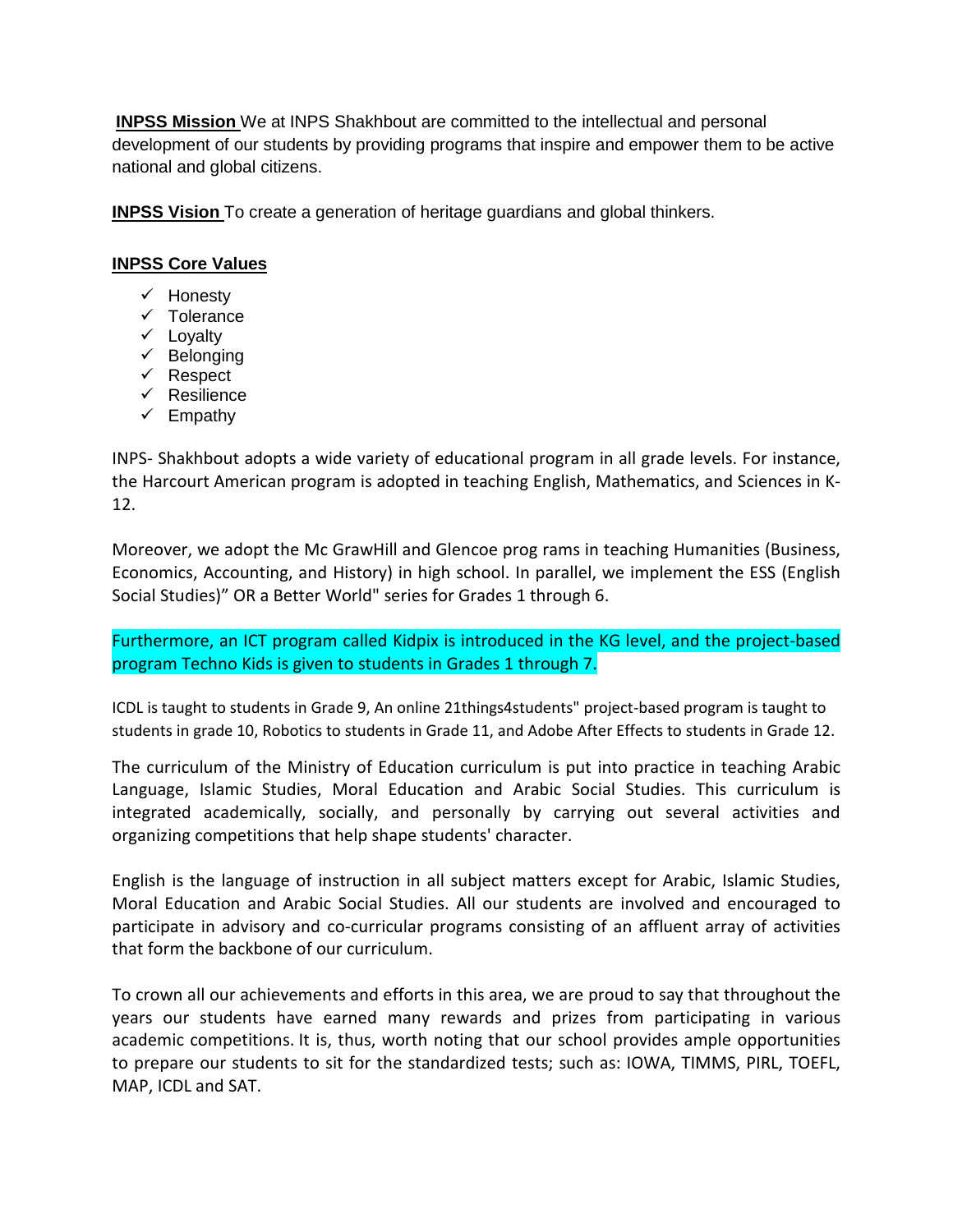Teachers at our school are mere facilitators and mediators of learning as well as creators and implementers of student-centered activities and projects.

In fact, our teachers incessantly help students to continuously assess their academic progress and consider feedback an integral part of the teaching-learning process.

The teacher's relationship with students is a nurturing one, reinforced by the school support system to grant student's intellectual, affective, and physical growth.

Cooperative learning, critical thinking, learning centers, employing media in teaching, and empowering learners all guarantee life-long learning at our school.

# **Policy 40: Elements of the Curriculum Corresponding to Article (45) of the Organizing Regulations**

# **DEFINITION(S):**

A **curriculum** involves four key elements:

- 1. **Content:**
	- A clear statement of the main aims, purposes and core values.
	- A well-planned program of continuous and progressive learning.
	- A range of subjects, specific educational units of instruction and relevant activities.
	- Detailed learning objectives with required learning strategies.
	- A description of the resources to support learning.
	- Details of the language(s) in which the program may be conducted.

### 2. **Expected learning outcomes with a clear assessment strategy:**

- Showing what students at every age and stage are expected to know, understand and be able to do.
- Identifying how students' progress will be measured as they advance through the curriculum.
- Showing how students' attainment levels and achievements will be assessed, monitored, supported and recorded as they complete their studies.
- Promoting the Arabic language and the national identity.

### 3. **Organization of the curriculum, which will define:**

- Minimum time requirements for the various subjects, courses and relevant activities.
- Core (i.e. compulsory) components and optional components.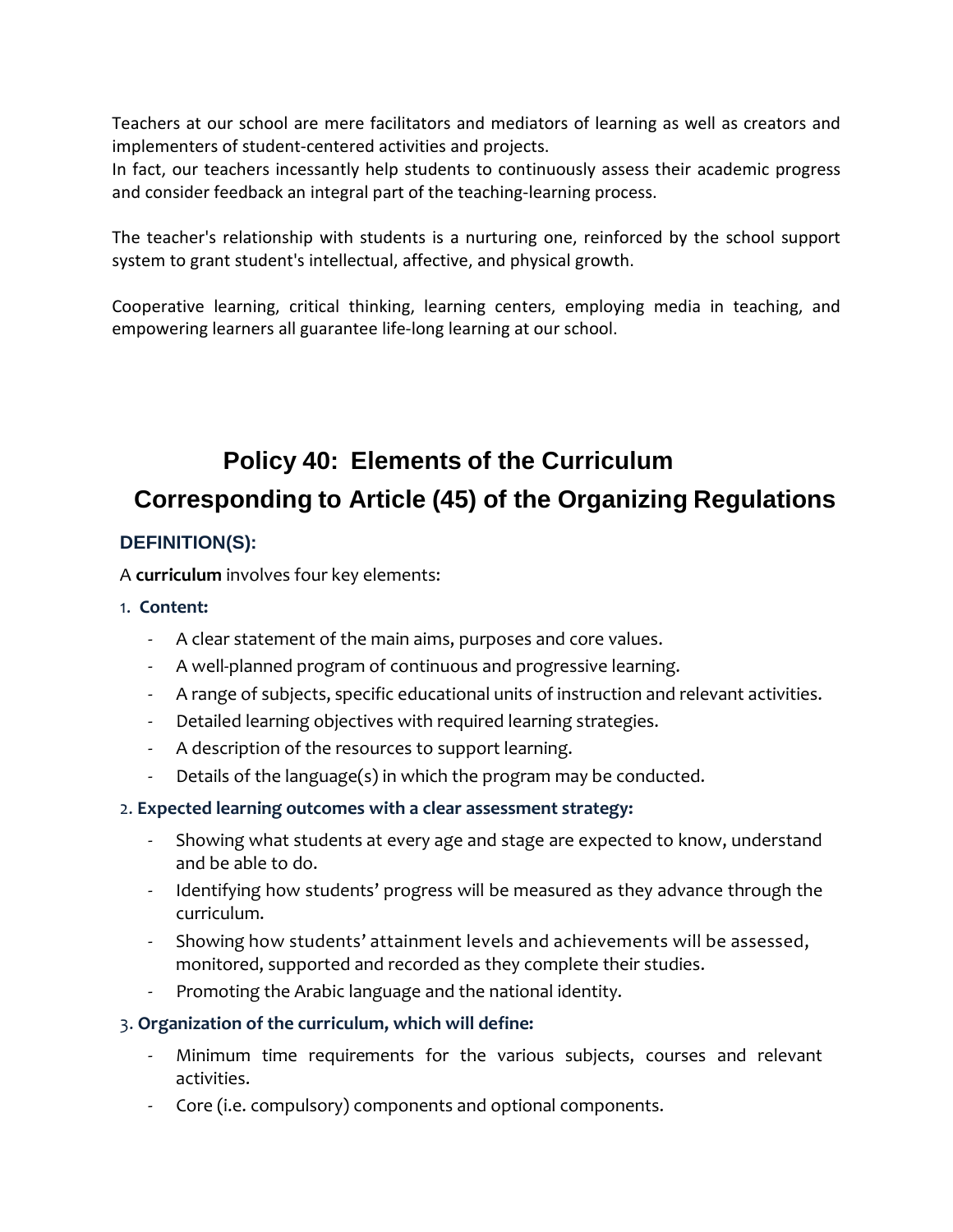# 4. **Governance and management of the curriculum, showing:**

- How the School's vision and mission are articulated through and promoted by the curriculum.
- How the curriculum is implemented and monitored.
- Integrity and honesty in implementing the curriculum.
- Continued curriculum development.

# **PURPOSE(S):**

To ensure that the School curriculum meets the ADEK and MOE expectations and requirements of providing students with a high-quality education in order to develop their skills for life-long learning as well as strong ethics, attitudes, behaviors and capabilities required to contribute to the UAE's prosperity and its ability to compete in the global market.

# **POLICY:**

The School curriculum shall provide a quality education that shall assist and challenge every student to reach his or her potential regardless of talent or ability. The School curriculum shall offer a large breadth and depth of study with flexibility in learning pathways and address a variety of learning styles. It shall offer many opportunities for integrating the learning objectives from a variety of subjects, in a relevant and highly engaging manner.

The curriculum shall prepare students for success in their next level of education and future careers. It shall also promote higher-level thinking skills, literacy, numeracy, creativity, positive attitudes, strong ethics, self-management and adaptability. It shall promote the Arabic language and the national identity and enhance the development of 21<sup>st</sup> century skills, including collaboration, communication, analysis, synthesis, critical thinking, problem-solving, digital literacy, innovation and life skills. Schools shall consider the guidelines below as minimum requirements in their curriculum design and implementation:

# *Teaching and Learning Quality*

Schools shall apply high standards in the teaching and learning of their curriculum. Schools shall implement the guiding principles as key indicators of teaching and learning quality as set out in Policy (27).

# *Assessments and Examinations*

Regular assessments of student performance shall be used to inform and improve student learning. External examinations shall be used to gain nationally and internationally recognized qualifications and to provide a benchmark for student achievement. Schools shall implement assessment and examination practices as an integral part of their curriculum in line with the Council's requirements as set out in Policies  $(42)$  and  $(43)$ .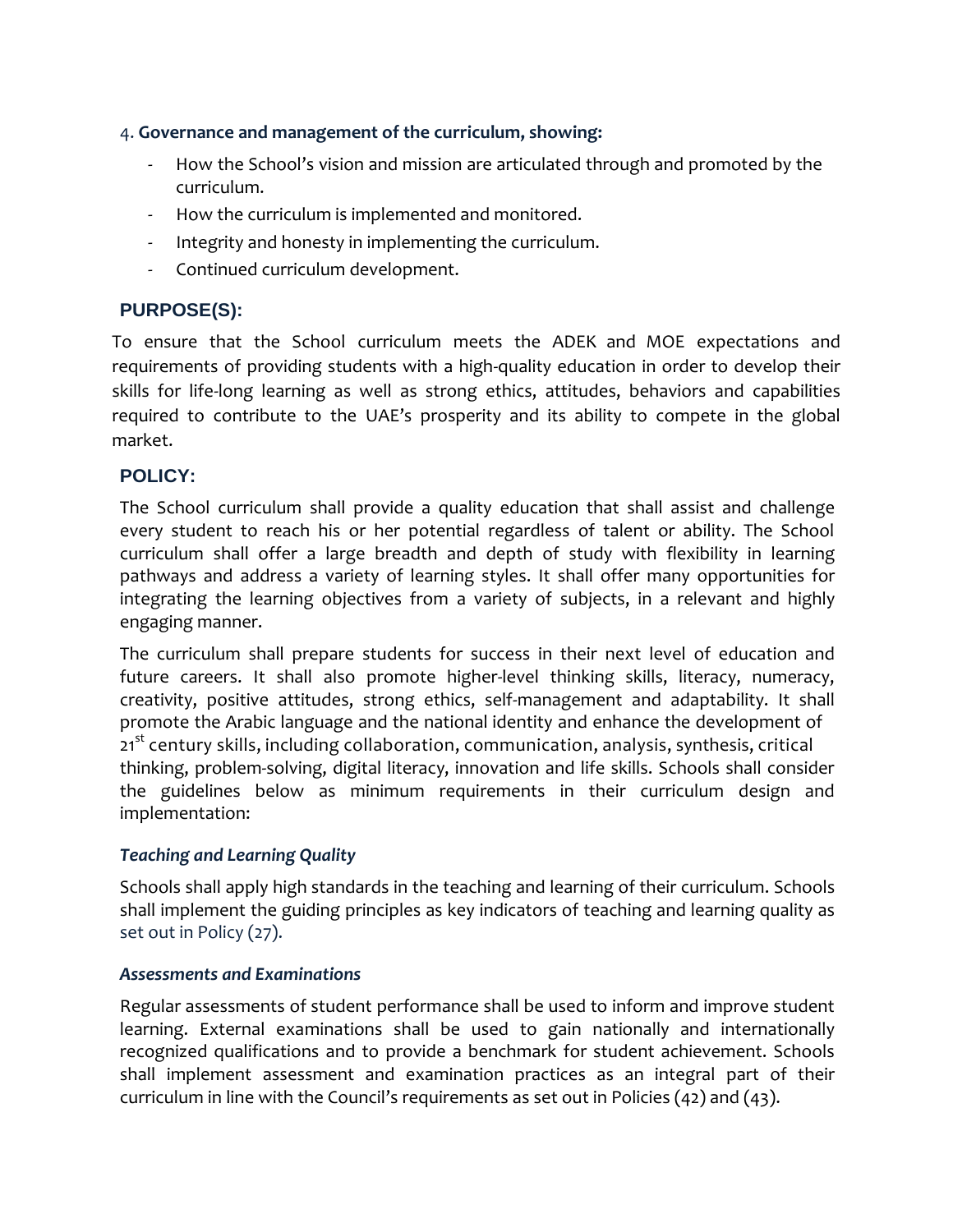# *Students with Special Educational Needs (including gifted and talented students)*

The School curriculum shall be designed to meet the needs of students with a wide range of abilities, including those with special education needs and those who are gifted or talented. Schools shall accommodate and cater for the educational needs of these students as per ADEK and MOE requirements set out in Policy (48).

#### *ICT in the Curriculum*

A comprehensive set of ICT outcomes shall be included in the School curriculum along with methods for integrating some or all of them into other subjects. Schools shall be responsible for the safety of their students by maintaining instructions on the correct use of School IT systems (please refer to Policy (65)).

#### *Educational Support*

The School must provide a range of support and guidance services as appropriate for each student's stage and age group. Schools must follow the guidelines that help them to develop their practice of guidance and support services whether academic, vocational or personal as set out in Policy (53).

#### *Homework*

Homework is an integral part of the School academic program. It helps students to reinforce what they learn in class and develop independent learning skills. Schools shall include homework as part of their curriculum and take into account the following requirements:

- Homework should be aligned to the chosen curriculum and assigned reasonably as students have many other learning activities such as School activities, family commitments, personal interests, etc. which can be equally educational.
- Homework should increase progressively as the student moves through the grade levels.
- Homework shall not be used as a form of punishment or disciplinary action.
- Homework, assignments and tests shall be coordinated to ensure students have an overall fair and balanced afterschool workload.

Schools shall develop, implement and regularly review a School homework policy to ensure it is relevant to the needs of their students and consistent with this policy. The School homework policy shall outline the types and timeframes of homework, expectations of the students, teachers and Parents/Guardians, and successful practices for setting School homework at each grade level. A copy of the School homework policy should be distributed to staff, students and Parents/Guardians at the time of student enrolment, and also made available on the School website.

### *Extra-curricular Activities*

Schools shall offer a range of extra-curricular activities that complement and enrich the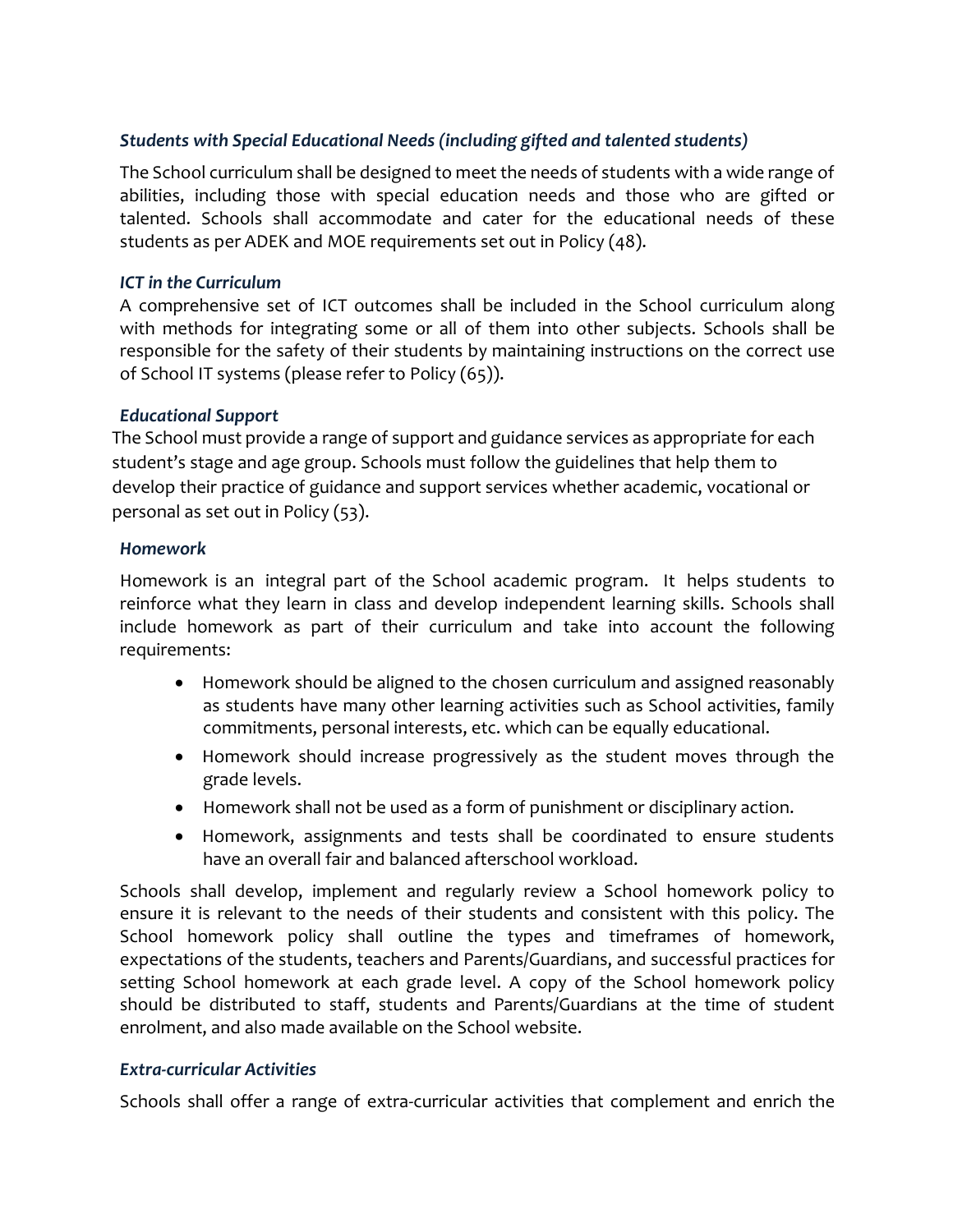formal curriculum. These activities shall comply with the ADEK and MOE requirements as set out in Policy (49).

# *Parental Engagement and Communication*

ADEK encourages Schools to build strong professional relationships with Parents/Guardians and offer a range of opportunities for Parents/Guardians to contribute and participate in the life of the School and learning of their children as set out in Policies (56) and (57).

# *Curriculum Development and Review*

Schools shall continuously evaluate and review their curriculum in order to ensure that they meet the needs of their students. The Principal is responsible for ensuring that curricula, all textbooks and otherlearning materials in use at School are free of any content that may violate the religious, moral, cultural and national norms of the UAE. Schools may form a subcommittee, under the supervision of the School Principal to review the School's curriculum and ensure that it complies with the ADEK and MOE requirements.

### **ROLES AND RESPONSIBILITIES:**

# **School Owners and Board of Trustees** will:

- Oversee the implementation of this policy to ensure their School curriculum complies with the ADEK and MOE requirements.

### **General Directors** will:

- Meet the ADEK and MOE requirements as they relate to the School curriculum.
- Ensure that the School curriculum is delivered by experienced and qualified teachers, in order to develop a world-class education system that will help prepare students to meet future workforce demands and effectively compete in the global market.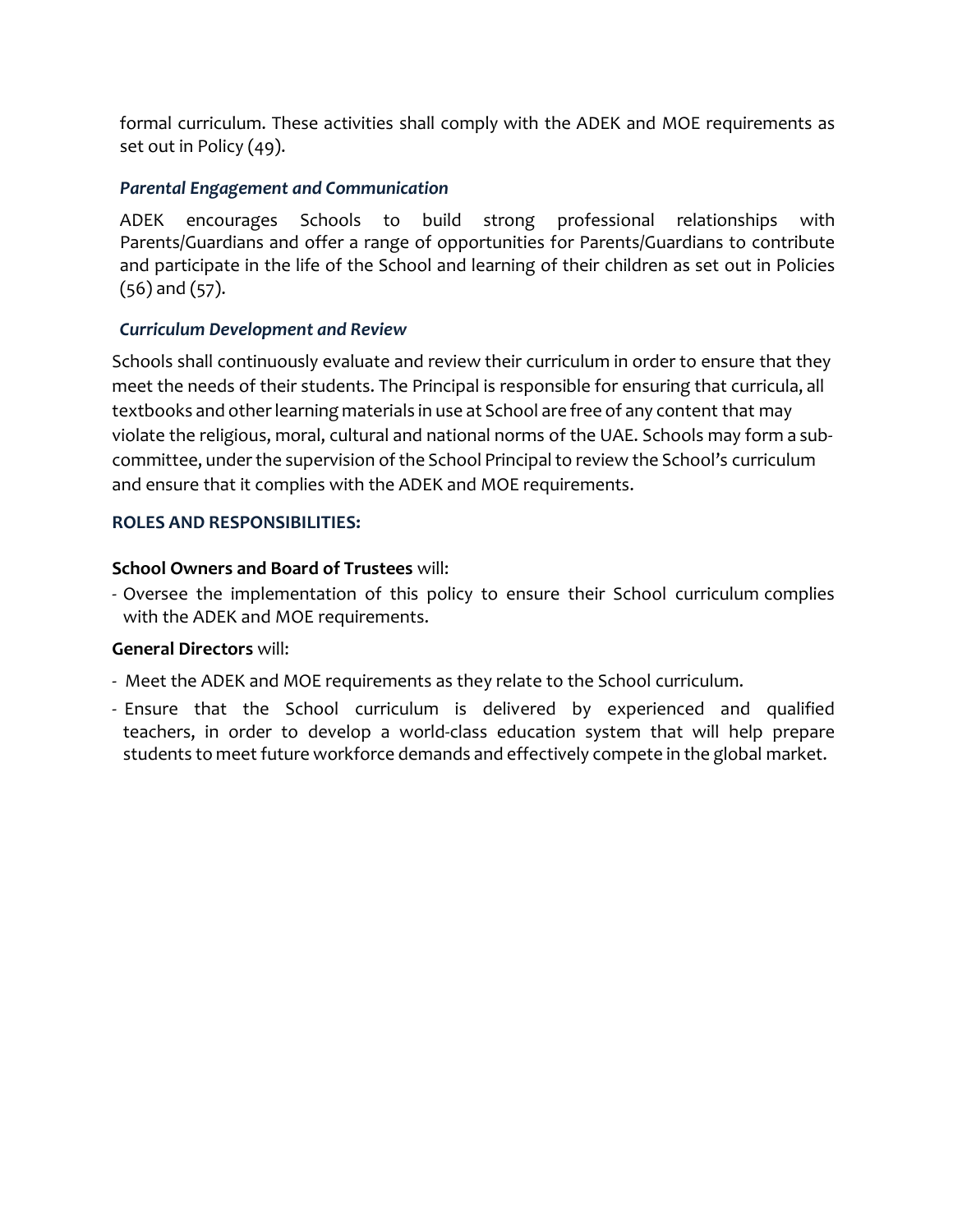# **Policy 41: Approving the Curriculum Corresponding to Article (46) of the Organizing Regulations**

# **PURPOSE(S:**

- To specify the ADEK and MOE requirements regarding School-offered curricula that provide students with a broad, balanced, appropriate and exceptional education that enables them to achieve world-class standards in their education.
- To inform Schools of the ADEK and MOE requirements for the compulsory 'core' subjects.
- To foster the Islamic and Arab character and the national identity by focusing on high-quality teaching of the Arabic language, Islamic education and UAE social studies subjects.

### **POLICY:**

All curricula shall provide breadth, balance, relevance, continuity and progression and be designed to provide students with a high-quality education. Schools will comply with the ADEK and MOE requirements as stated in Policy (40).

# *Approval of ADEK*

Every School is required to seek and obtain approval for its curriculum from ADEK in line with the approved curricula by the Ministry. In completing the Temporary License application for a new School, ADEK requires that the School curriculum is set out in documents that clearly outline the School programs of study with details of what students should know, understand and be able to do, at every stage of the educational process. Any curriculum which fails to meet these requirements will not be approved by ADEK.

During the process of issuing a Temporary License for new Schools, ADEK may provide additional guidance to new School Owners on changes to the proposed curriculum that ADEK will require before a Temporary License is granted. Through the on-going licensing and inspection processes for existing Schools, ADEK may specify improvements to the curriculum that will be required for the School continuing operation.

In evaluating, through the licensing process, curricula that are derived from the curriculum of other foreign countries, ADEK will require evidence that such curricula are in alignment with the curriculum standards and requirements applicable in those countries. Similarly, for curricula that are based on an international curriculum, ADEK will require evidence of accreditation of curricula by the relevant body (e.g. the International Baccalaureate Organization). This evidence is taken into account in the successful granting and renewing of a License

A School that proposes significant changes to its curriculum must seek approval from ADEK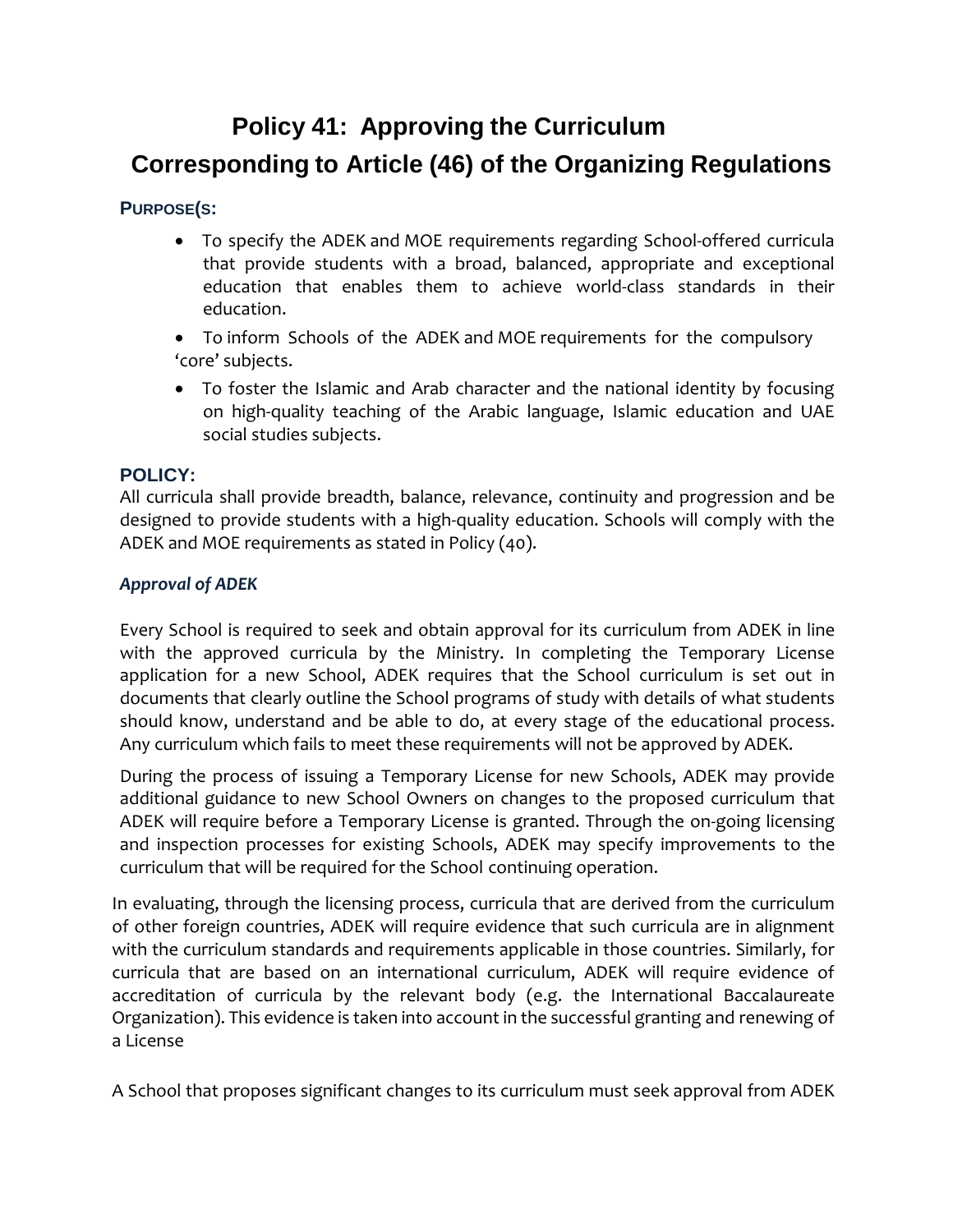through the licensing process (see Policy (4)). The proposed changes must comply with the approved curriculum and its requirements. "Significant changes" involve the addition, cancellation or amendment of any subjects and courses and changes to the syllabus and examinations.

# *Islamic Education, Arabic Language, and Social Studies Subjects*

All Schools must teach the three compulsory subjects consistent with the Ministry, or as determined by ADEK, as follows:

- **Islamic Education** is a compulsory subject from grade one to the end of the secondary stage for all Muslim students and is an optional subject for non-Muslim students.
- **Arabic Language** is a compulsory subject from grade one to the end of the secondary stage for all native Arabic speakers. The Arabic Language subject is a compulsory subject from Grade 1 to Grade 10 or non-native-speakers of the Arabic language and optional thereafter. The Arabic language subject must be taken in Grades 11 and 12 in order to meet the equivalency requirements of the UAE's general secondary education certificate (Al Thanawiya).
- **Social Studies** is a compulsory subject from grade one to grade nine for all students whether Arab or non-Arab.

All Private Schools must teach these three compulsory subjects for students as determined by ADEK and according to the following tables:

| Minimum number of instruction periods per week for Arab<br>students in foreign and Asian curriculum Schools |                                           |               |            |             |  |  |
|-------------------------------------------------------------------------------------------------------------|-------------------------------------------|---------------|------------|-------------|--|--|
| Grade                                                                                                       | $G1 - 3$ $G4 - 6$                         |               | $ G7 - 9 $ | $G_10 - 12$ |  |  |
| <b>Islamic Education</b>                                                                                    |                                           | $\mathcal{D}$ |            |             |  |  |
| Arabic Language                                                                                             | 6                                         |               |            | 4           |  |  |
| <b>UAE Social Studies</b>                                                                                   |                                           |               | っ          |             |  |  |
| Time                                                                                                        | Minimum 40 minutes per instruction period |               |            |             |  |  |

| Minimum number of instruction periods per week for non-Arab<br>students in foreign and Asian curriculum Schools |                                           |   |            |               |  |  |
|-----------------------------------------------------------------------------------------------------------------|-------------------------------------------|---|------------|---------------|--|--|
| Grade                                                                                                           | $G1 - 3$ $G4 - 6$                         |   | $ G7 - 9 $ | $G$ 10 $-$ 12 |  |  |
| <b>Islamic Education</b>                                                                                        |                                           |   |            |               |  |  |
| Arabic Language                                                                                                 |                                           | 4 |            |               |  |  |
| <b>UAE Social Studies</b>                                                                                       |                                           |   |            |               |  |  |
| Time                                                                                                            | Minimum 40 minutes per instruction period |   |            |               |  |  |